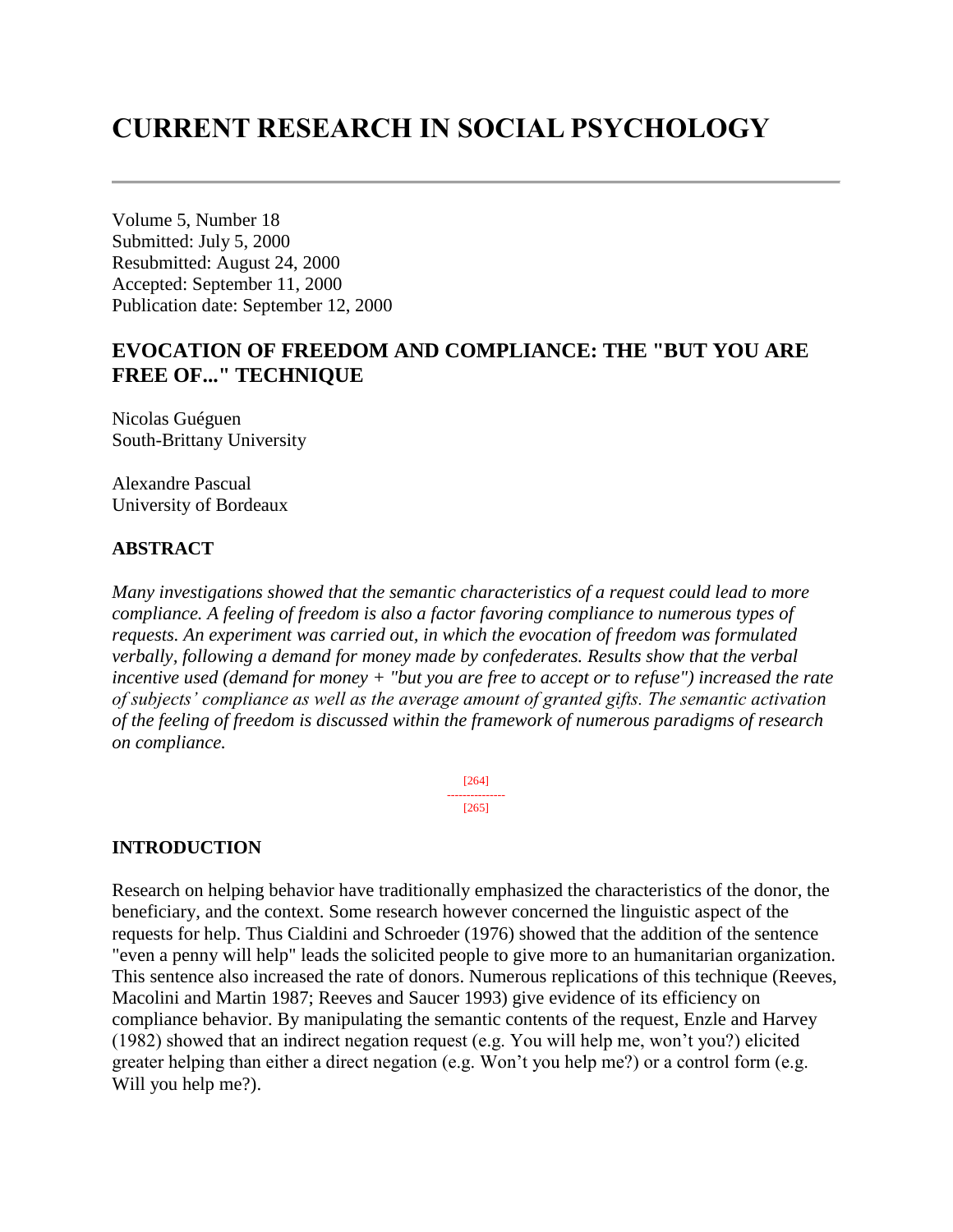In the same way, Howard (1990) had demonstrated that asking someone how he feels improves compliance with a helping request made immediately after the subject's response. Another procedure that improves compliance to a request is the "that's-not-all technique" (Burger 1986). When applying this technique, the requester presents a recipient with a first request at a certain price but does not allow the subject the instant opportunity to decline or to accept the offer. As the subject considers the price, the requester then improves the deal by including an extra product or by lowering the price of the offer. In Burger's first experiment, people approaching a bake sale table were told that the price of a cupcake was \$0.75. At this moment, the seller was interrupted by a second seller who needs help. The first seller then asked the subject to "wait a second." Then after a brief exchange between the two salesmen (5-10 seconds), the first seller returned to the client and announced to him that the offer also included two cookies. Results showed that 73.0 % of the subjects in this "that's-not-all condition" bought the cupcake with the two cookies package whereas 40.0 % bought this package when the complete offer was made at the same price.

Another factor facilitating compliance to requests, but which does not proceed from the semantic characteristics of the request, is the feeling of freedom of the subject. This feeling of freedom would be one of the main factors predisposing to the compliance (Kiesler 1971). Now, we cannot keep count of research on the compliance without pressure, which gives evidence of the efficiency of techniques facilitating the activation of this feeling of freedom: foot-in-the-door (Freedman and Fraser 1966), door-in-the-face (Cialdini, Vincent, Lewis, Catalan, Wheeler and Lee Darby 1975), low-ball (Cialdini, Cacioppo, Bassett and Miller 1978) or also the technique of the lure (Joule, Gouilloux and Weber 1989). Surprisingly, experimental research concerning this feeling of freedom have compared some situations where the subject's freedom was

> [265] --------------- [266]

reduced, comparatively to a situation of free choice (Beaman, Svanum, Manlove and Hamtpton 1974; Chartrand, Pinckert and Burger 1999). According to the reactance theory of Brehm (1966), this feeling of loss of freedom comes along with a drastic fall of compliance. Few studies were made on conditions favoring a feeling of increased freedom in the decision of the subject, notably by means of the semantic characteristics of the requests. With the benefit of hindsight, we realize that the effect of sentences such as "it is up to you to see," "up to you to choose," "but you are free of…" which are generally expressed to punctuate the end of a request in the case of the techniques of compliance without pressure, were never the object of a direct investigation. This is the objective fixed by the experiment presented below.

# **HYPOTHESIS**

Accounting for the persuasive effects contained in the semantic properties of requests, shown by the various research quoted above, we could expect that the direct semantic evocation of the freedom of subject's decision facilitates the request's compliance.

## **METHOD**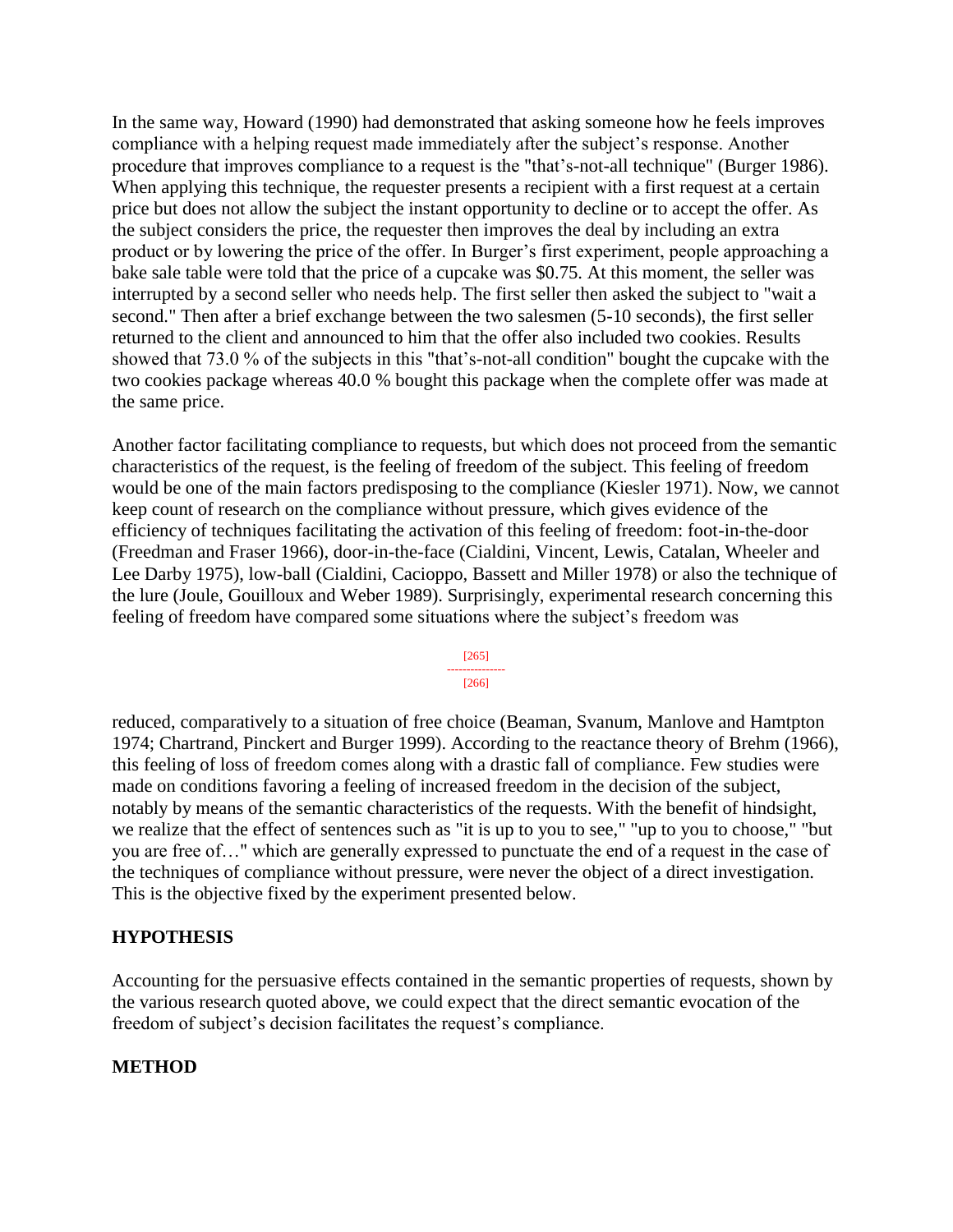#### **Subjects**

Forty men and 40 women (age range 30-50 years old), alone, chosen at random in the street. Forty people were random in the experimental group (20 men and 20 women) and 40 in the control group (20 men and 20 women).

### **Procedure**

Four people, 2 men and 2 women (average age 20-22 years old), played the role of confederates in this experiment. They were dressed neatly and in a traditional way for young people of this age (jeans/sneakers/T-shirt). The experiment took place in a mall during particularly sunny spring days. A confederate approached a subject taken at random after counting the passage of a definite number of pedestrians in a defined zone. If the subject was a child or a teenager or an old man or a group, the confederate took the person coming just after so that she corresponds to the expected profile. In the control condition, the confederate approached the subject by saying to him or her politely: "Sorry Madam/Sir, would you have some coins to take the bus, please?" In experimental condition, the confederate formulated with the same tone the following request: "Sorry Madam/Sir, would you have some coins to take the bus, please? But you are free to accept or to refuse." The confederate then estimated if the subject agreed or not to his request. In the case of a positive answer, the confederate waited for the subject to give him the money. He estimated the amount and then gave back the sum to the subject and proceeded to completely debrief the subject.



## **RESULTS**

On all measures employed in this study, no differences were found between male and female subjects. This is also true with the differences between the four confederates of this experiment. So, data was aggregated. In the control condition, 10.0 % of solicited people accepted the request of the confederate, whereas 47.5 % accepted in the experimental condition. The comparison of these two rates gives evidence of a significant difference  $[X^2(1, 80) = 13.73$ , p <.001]. The evocation of the freedom of subject's decision leads to favor the request compliance. When we consider the mean amount of the gifts granted by the people having accepted the request in each of the groups, we observe that it is FF 3.25 (US \$ 0.48) in the control condition versus FF 7.05 (US \$ 1.04) in the experimental condition. Here also, this difference is significant  $[t(21) = 3.03, p]$ <.01, two-tailed] and this is in spite of a weak compliance rate in the control group (4 persons over 40). The evocation of freedom favored the generosity of solicited people and the average amount of the granted gifts corresponds to the price of a bus ticket at the time of the experiment (FF 6.80 or US \$ 1.00).

## **DISCUSSION**

We observe that the semantic evocation of freedom in the content of the request increases the probability of compliance, but also favors the implication of the subject, as this one grants twice more money to the requester. This experiment confirms that we can obtain more compliance in a request directly by manipulating its verbal contents. This goes along the same lines of numerous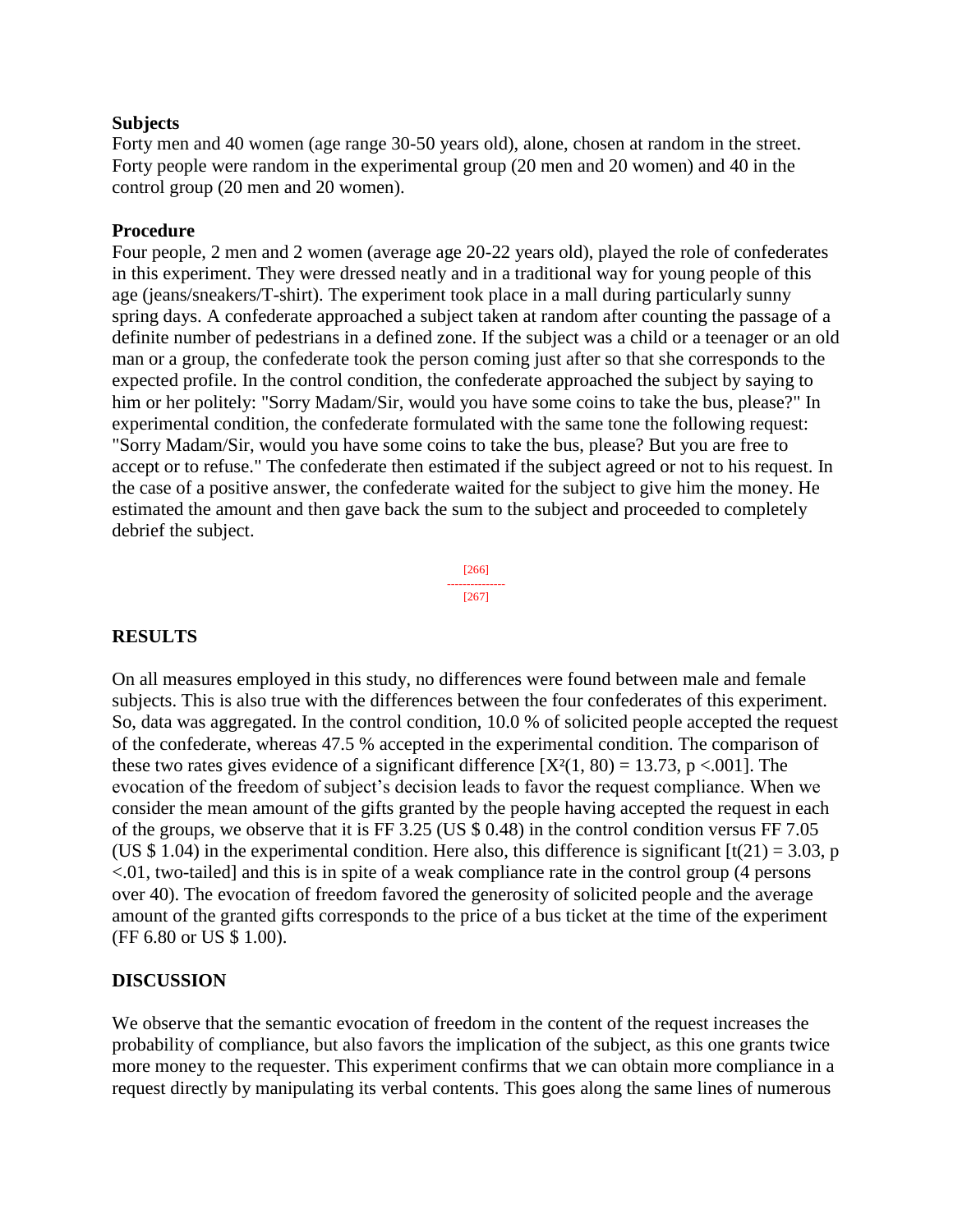previous works as those concerning the technique of "even a penny will help" (Cialdini and Schroeder 1976; Reeves, Macolini and Martin 1987; Reeves and Saucer 1993), that of the "footin-the-mouth" (Howard 1990) or that of "that's not all" (Burger 1986; Pollock, Smith, Knowles and Bruce 1998). The results of this experiment seem to show that we can add to this set of techniques the one of "but you are free of..."

Why is there such efficiency with this technique? Naturally, it is not the additional verbal contents which explains our results, but rather what the contents of it activates among the subjects. In this stage of the evaluation, four explanations can be proposed. Firstly, it is possible that the verbal evocation of the freedom contained in the request really activates the feeling of freedom for the subject. Now, numerous researches show that the increase of this feeling of freedom acts as a facilitator of commitment towards the expected behavior (Kiesler 1971; Cialdini 1993). Secondly, perhaps this evocation of freedom leads the subject to feel socially more involved towards the demand for help formulated by the confederate. Now, this norm of social responsibility, when activated, makes a powerful facilitator for spontaneous help by others and of compliance to requests (Berkowitz and Daniels 1963; Harris 1972). Furthermore, the activation of this norm improves compliance with the

> [267] --------------- [268]

request but also the degree of implication of subject (Guéguen and Fisher-Lokou 1999). Thirdly, the evocation of the freedom in the contents of the request would limit the weight of external causes to compliance, and favors the activation of internal causes. Now, in compliance without pressure, notably within the framework of the paradigm of the Foot-in-the-door, when requests strengthen the weight of external factors to compliance, less further compliance is obtained (Zuckerman, Lazzaro and Waldgeir 1979). Conversely, more compliance is noticed when the attribution of internal causes is favored (Gorassini and Olson 1995). Finally, it is also possible that the evoked freedom arises a guilty feeling from the subject if he does not answer to the request. We know for a long time now that guilt favors helping behavior (Konecni 1972) and certain classic paradigms of the compliance without pressure, as the Door-in-the-Face, see their results interpreted in this way (O'Keffe and Gigge 1997).

Naturally, these interpretations appear for the moment premature and the effect of the "but you are free of..." technique still remains to be confirmed and more factors explaining its efficiency require further research. Nevertheless, because more compliance was obtained in the experimental group, the research reported here demonstrates the effectiveness of this technique based on the simple evocation of freedom.

## **REFERENCES**

Beaman, A., S. Svanum, S. Manlove, and C. Hamtpton (1974). "An attribution theory explanation of the foot-in-the-door effects." *Personality-and-Social-Psychology-Bulletin*, 1:122- 123.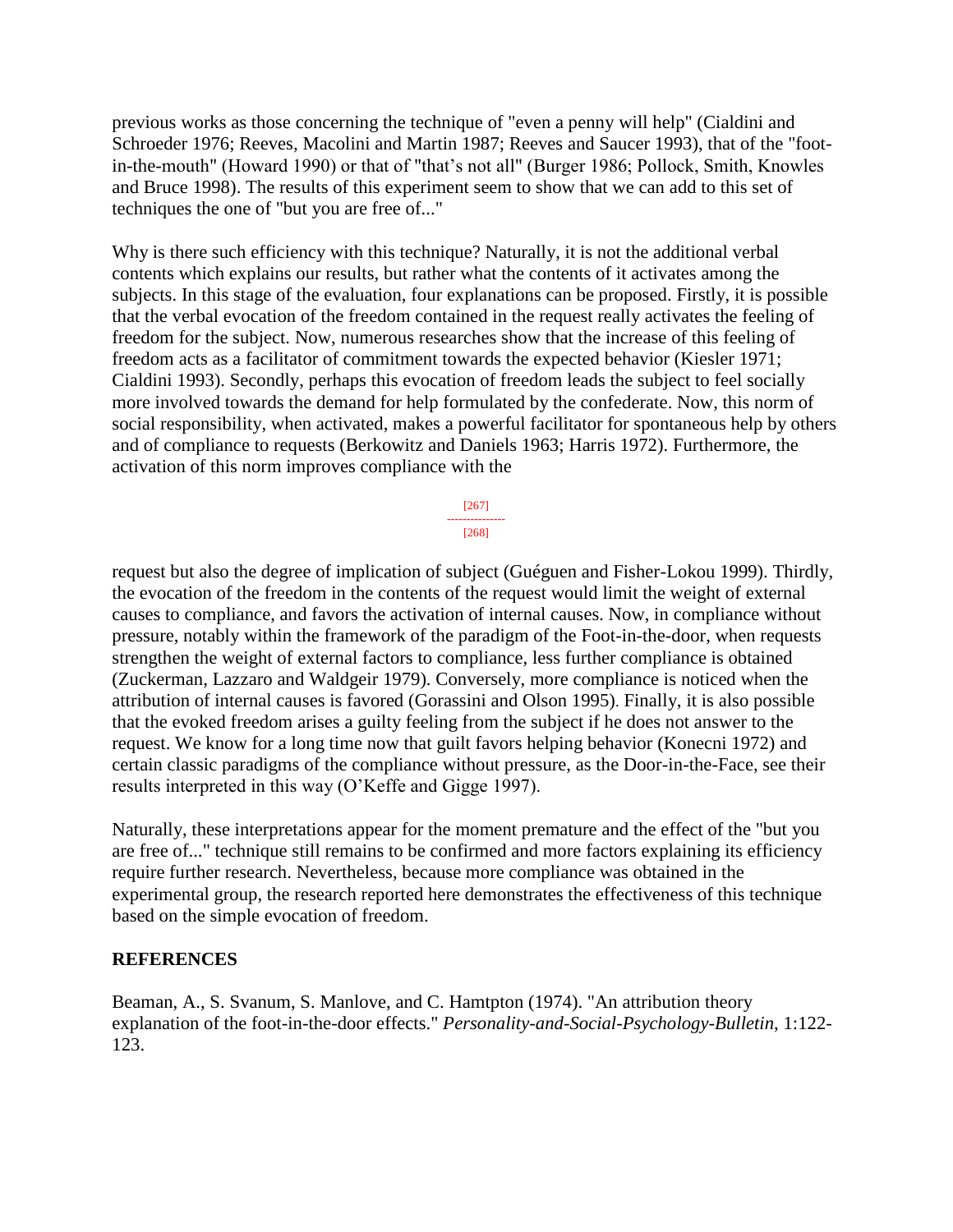Berkowitz, L. and L. Daniels (1963). "Responsability and dependency." *Journal of Abnormal Social Psycholog*y, 66:429-436.

Brehm, P. (1966). *A theory of psychological reactance.* New-York : Academic Press.

Burger, J. (1986). "Increasing compliance by improving the deal: the that's-not-all technique." *Journal of Personality and Social Psychology*, 51:277-283.

Chartrand, T., S. Pinckert, and J. Burger (1999). "When manipulation backfires: the effects of time delay and requester on the foot-in-the-door technique." *Journal of Applied Social Psychology*, 29:211-221.

> [268] --------------- [269]

Cialdini, R. (1993). *Influence.* New-York: HarperCollins.

Cialdini, R., J. Cacioppo, R. Bassett and J. Miller (1978). "Low-ball procedure for producing compliance: commitment then cost." *Journal of Personality and Social Psychology*, 36:463-476.

Cialdini, R. and D. Schroeder (1976). "Increasing compliance by legitimizing paltry contributions: when even a penny help." *Journal of Personality and Social Psychology*, 34:599- 604.

Cialdini, R., J. Vincent, S. Lewis, J. Catalan, D. Wheeler and B. Lee Darby (1975). "Reciprocal concessions procedure for inducing compliance : the door-in-the-face technique." *Journal of Personality and Social Psychology*, 31:206-215.

Enzle, M. and M. Harvey (1982). "Rhetorical request for help." *Social Psychology Quarterly*, 45:172-176.

Freedman, J. and S. Fraser (1966). "Compliance without pressure: the foot-in-the-door technique." *Journal of Personality and Social Psychology*, 4:195-202.

Gorassini, D. and J. Olson (1995). "Does self-perception change explain the foot-in-the door effect?" *Journal of Personality and Social Psychology*, 69:91-105.

Guéguen, N. and J. Fisher-Lokou (1999)*. "*Sequential request strategy: effect on donor generosity*." The Journal of Social Psychology*, 139:669-671.

Harris, M. (1972). "The effects of performing one altruistic act on the likelihood of performing another." *The Journal of Social Psychology*, 88:65-73.

Howard, D. (1990). "The influence of verbal responses to common greetings on compliance behavior: the foot-in-the-mouth effect." *Journal of Applied Social Psychology*, 20:1,185-1,196.